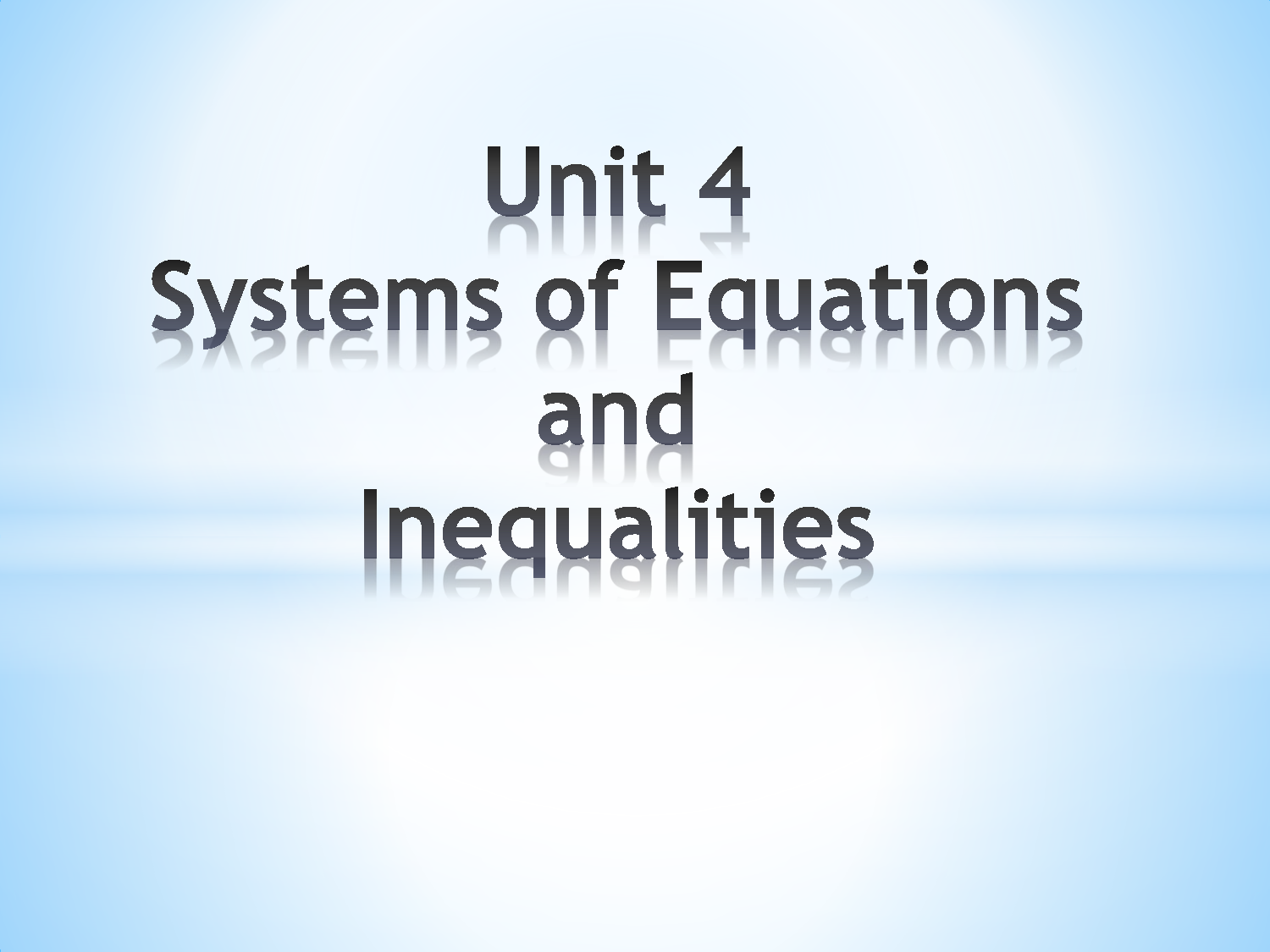# \*Section 3.6 Linear Systems

 $1a)$   $(1.8, -11.6)$  $1b)$   $(3.7,31.9)$  $(x-2)$  $(x-2)$  $7.5 + 4(x - 2)$ 2)  $ex.\begin{cases} y = 7.5 + 3(x - 2) \end{cases}$  $y = 7.5 + 4(x \big\{$  $y = 7.5 + 3(x$  $y = 7.5 + 4(x)$ *ex*  $y = 7.5 + 3(x)$ 3)  $y = 5 + 0.4(x - 1)$ 4b)  $t = -\frac{61}{3} \approx -20.33$ 3 *b*)  $t=-\frac{01}{2}\approx -$ 4*a*)  $x = \frac{32}{19} \approx 1.684$ *a*)  $x = \frac{32}{18} \approx$ 5*a*)  $(4.125, -10.625)$ 5b)  $(-3.16, 8.27)$ 5c) Same Line

7*a*) No. At  $x = 25$  cost is above income 7*b*) Yes. The Profit  $\approx$  \$120  $7c \approx 120$  pogo sticks. Lines intersect 8*a*)  $\approx 2029 (2030 \text{ Olympics})$ 8*b*) Answers will vary 8c) Men 1:42.3, Women1:48 8*d*) No, Answers will vary  $11a$ ) $\begin{cases} 2l + 2w = 44 \\ l = 2 + 2w \end{cases}$ ,  $w = \frac{20}{3}$  cm,  $l = \frac{46}{3}$  $l = 2 +$  $l + 2w$  $a) \left\{\begin{array}{ccc} 1 & -i & i \\ i & 0 & 0 \end{array}\right\}, w = \frac{20}{3}$  cm,  $l = \frac{10}{3}$  cm  $l = 2 + 2w$  $2l + b = 40$  $11b$ ) $b = l-2$ ,  $l = 14cm, b = 12$  $\begin{cases} 2l + b = 40 \\ l = 14cm, b = 14cm \end{cases}$  $\big|b = l$  $l + b$ *b*) $\left\{\frac{1}{l}, \frac{1}{l}, \frac{1}{l}\right\} = 14cm, b = 12cm$  $b = l$  $3c - 0.4$  $11 c$ ) $\left\{\right\}^{J}_{f=1.8c+32}$ ,  $c = 27^{\circ}C$ ,  $f = 80.6$  $\int f = 3c$  $\left\{ \begin{array}{ll} 0 & \text{if } c \neq 0.5 \\ 0 & \text{if } c \neq 1, 8 \neq 0.22 \end{array} \right.$  $\int f = 1.8c +$  $f = 3c$  $c^{c}$   $\Big\{ \int_{f=1.8c+32}^{f}$ ,  $c = 27^{\circ}C, f = 80.6^{\circ}F$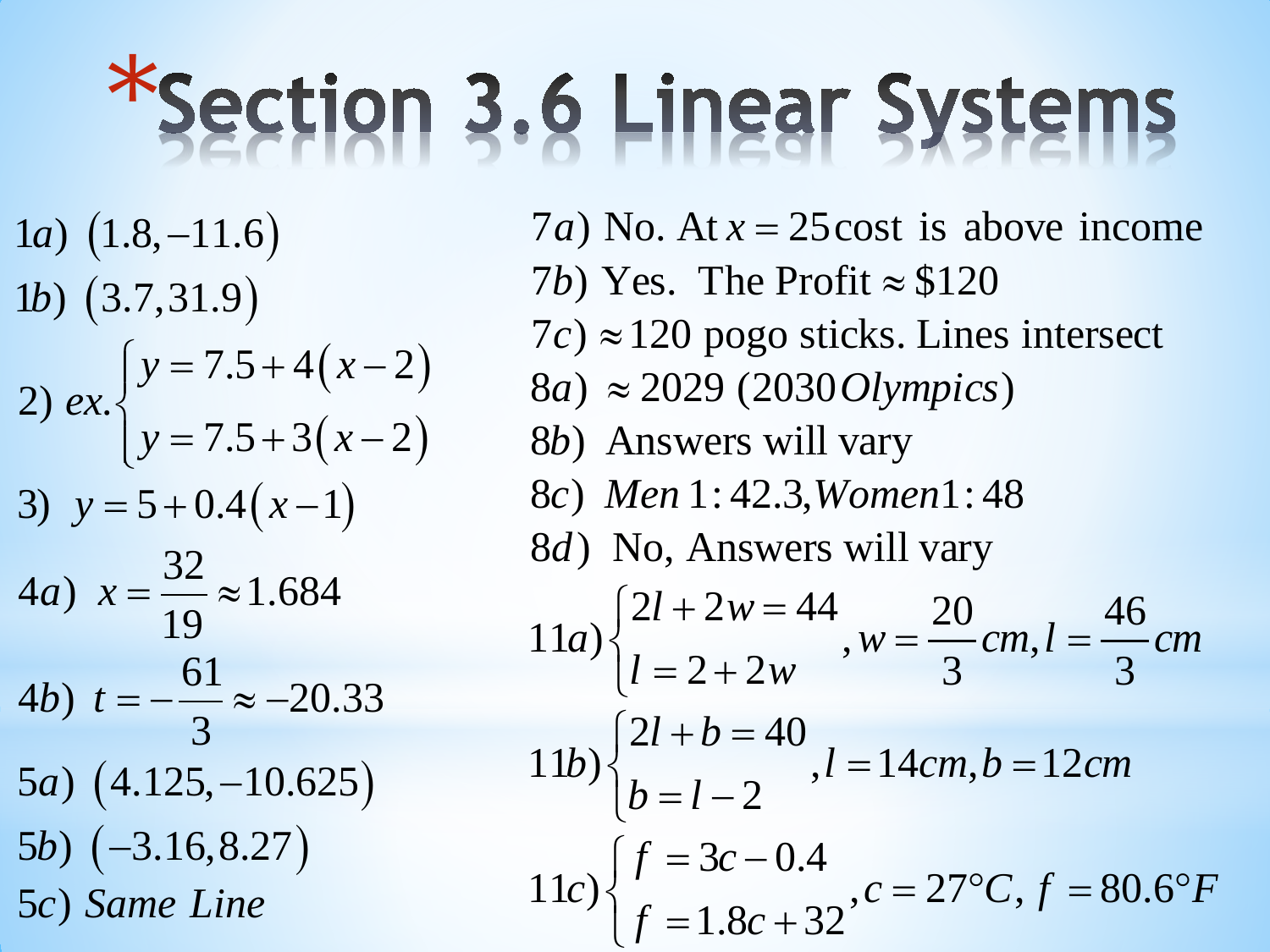#### \*Section 3.7 Substitution and Elimination<br>
la)  $w=11+r$  lb)  $h=6-\frac{2}{3}p$  lc)  $r=w-11$  ld)  $p=19-\frac{3}{2}h$  $3a)$   $(3.1,-1.8)$  $3b)$   $(1.0625, 3.34375)$  $3c)$   $(3,2.333)$ 3d)  $\left(8, -\frac{5}{2}\right)$  $3e (-18,-49)$  $4a)$  inconsistent

4*b*) consistent and dependent  $4c)$  consistent and independent 7b)  $\approx$  1.8 yrs 7a)  $y = 47 + 11.5x$  $7c \approx 1.832 \text{ yrs}$  $y = 58 + 4.95x$ 7d) Answers will vary

10a)  $A = \frac{d^2}{2}$ 

10c)  $A = \frac{C^2}{4\pi r^2}$ 10*b*)  $P = I^2 R$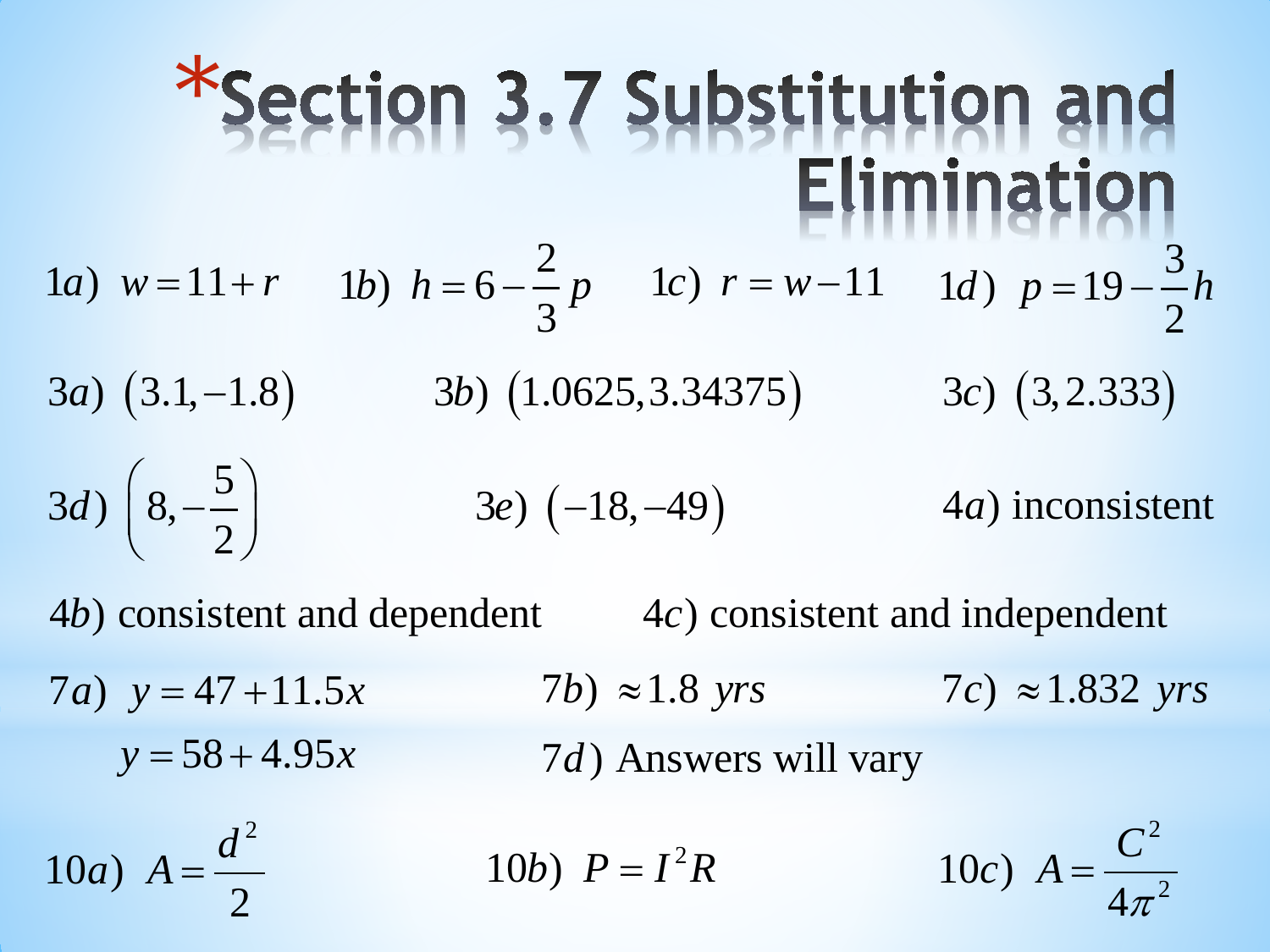## Section 6.5a - Systems of Inequalities

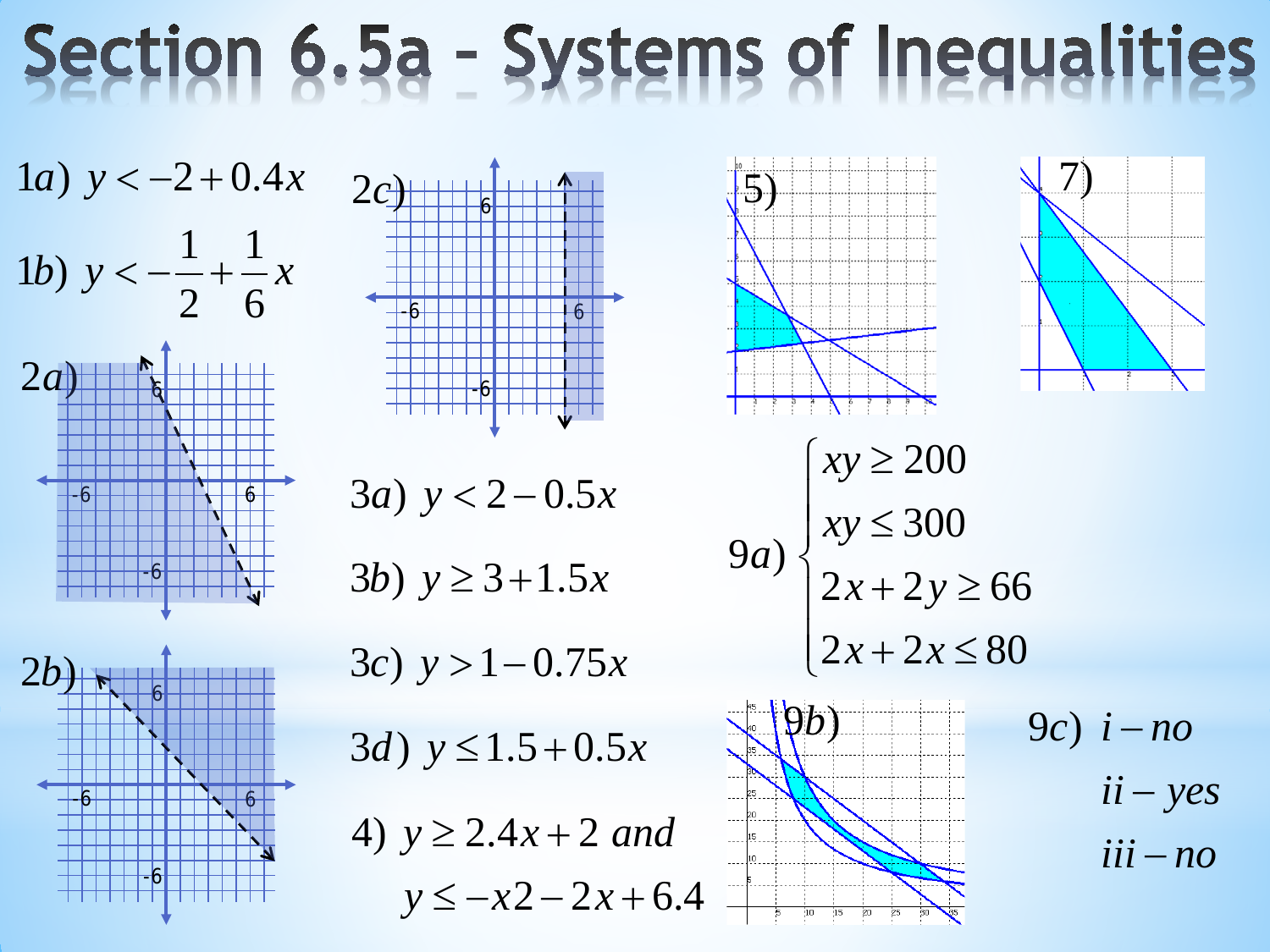# Section 6.5b - Systems of Inequalities

- $10a)$   $5x + 2y > 100$ 10*b*)  $y < 10$ 10c)  $x + y \le 40$ 10*d*)  $x \ge 0$ ,  $y \ge 0$ 10e)  $(20,0)$ ,  $(40,0)$ ,  $(30,10)$ ,  $(16,10)$ 11*a*) *above* 12,800 *km*
- 11 ) 159.45 *b lb*
- 11c) According to the equation, w can never equal 0. The equation does not apply to freefall so in reality, yes.
- 15*a*) 2 *or* 3 *spores*
- $15b \approx 1,868,302$  *spores*

15c) 
$$
y = \frac{\log \frac{x}{2.68}}{\log 3.84}
$$
  
or  $y = \log_{3.84} \left(\frac{x}{2.68}\right)$ 

15*d*) *after* 14 *hr* 40 min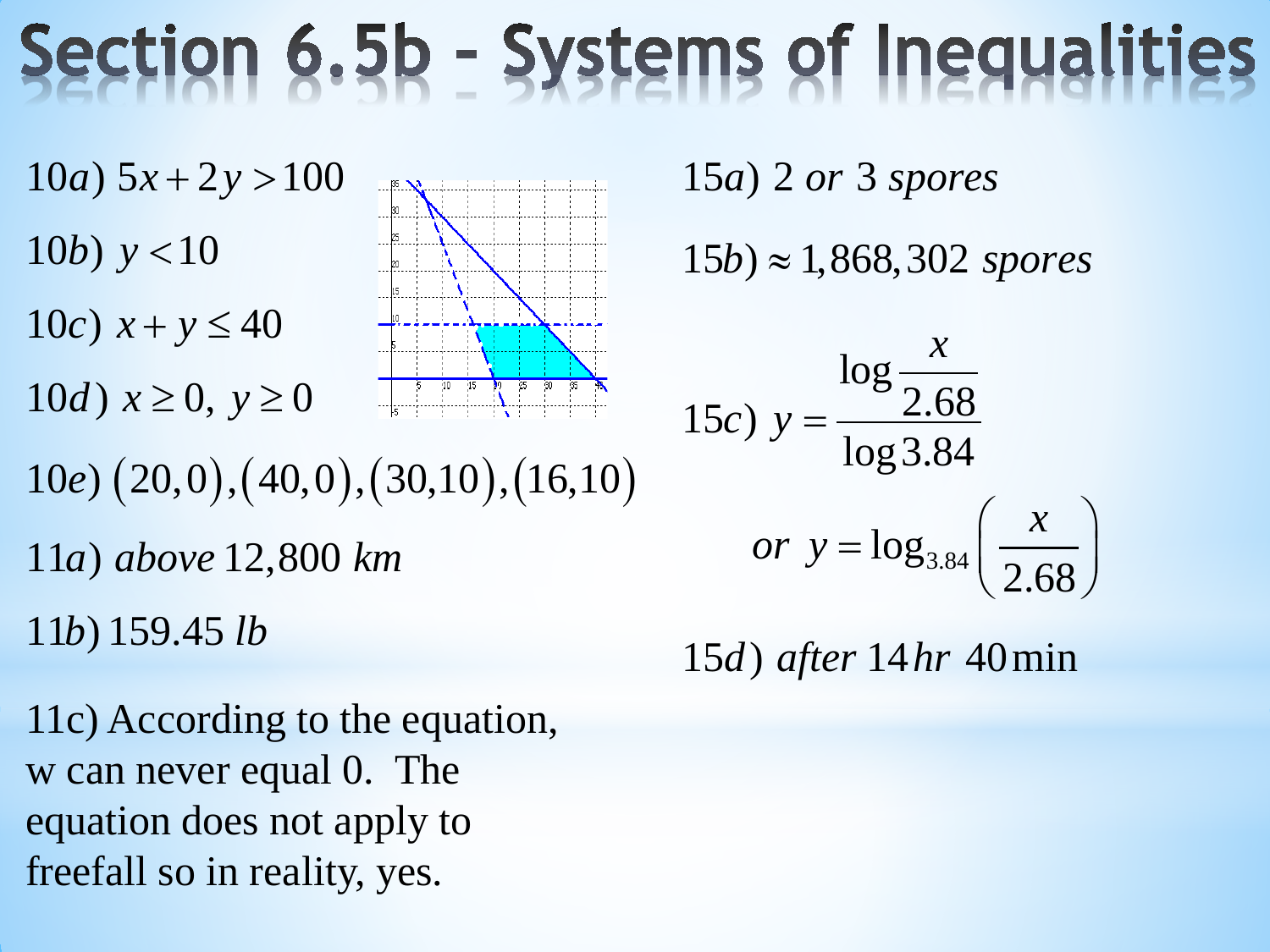### Section 6.6a - Linear Programm



$$
(2a)\left(\frac{20}{3},\frac{10}{3}\right) \quad (2b)\left(\frac{10}{3},\frac{5}{3}\right)
$$

 $2d)(0,10)$  $2c)(0,10)$ 



verticies (5500,5000),  $(5500, 165000),$  $(10000, 30000),$  $(35000, 5000)$ 

2e) It is not always obvious max 3800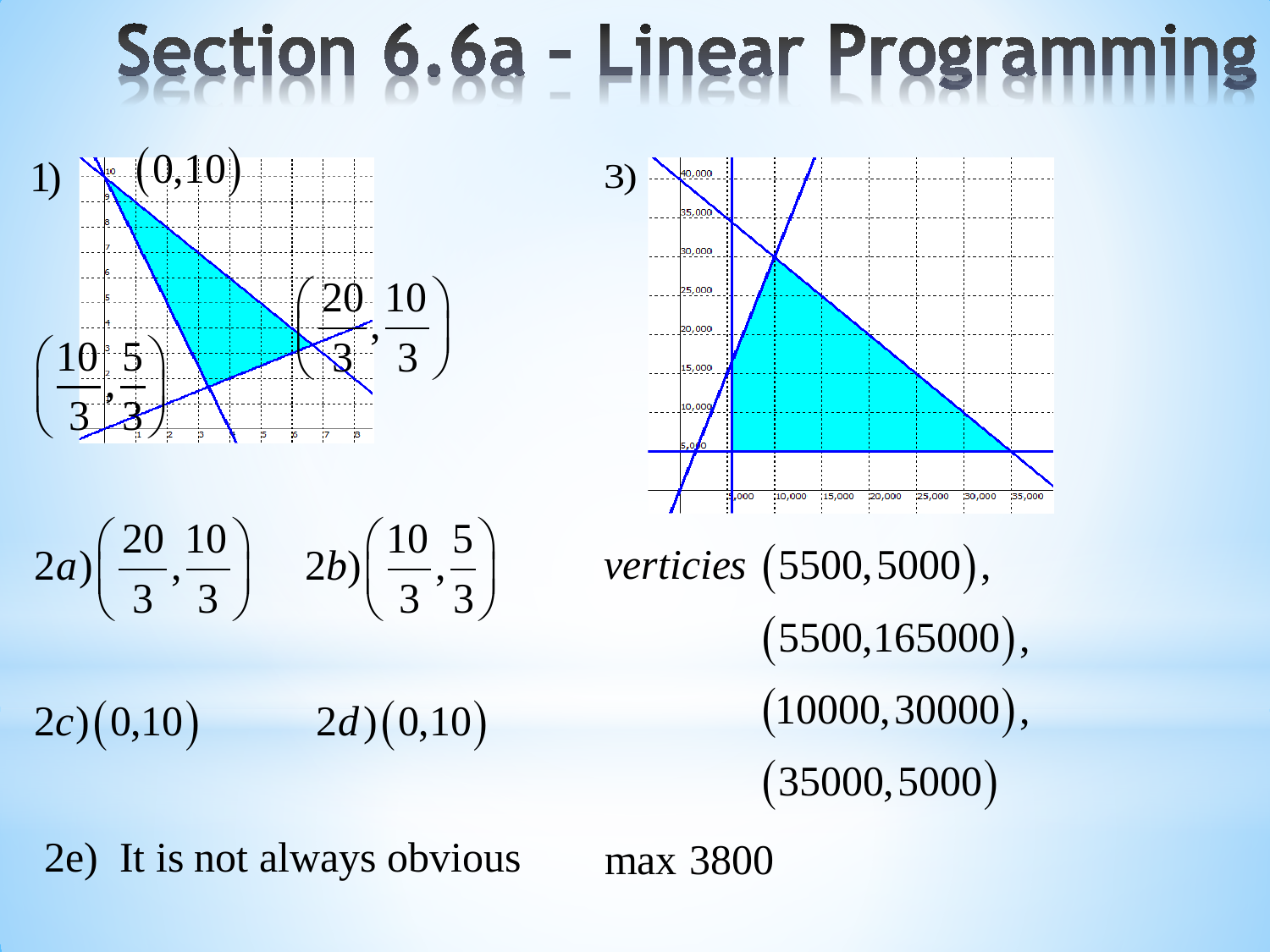# Section 6.6b - Linear Programmir

- 4a) There are zero or more pairs of each species in the region
- 4b) The area required by species X plus the area required by species Y is no more than 180,000 m<sup>2</sup>
- 4c) The total food requirement of species X plus the total food requirement of species Y is no more than 72,000 kg.
- 4e) Maximum = 1578
- 6) 12 sled dogs and 12 poodles max profit \$3,3600
- 7) 5 radio min. and 10 Newspaper ads max 155,000 people assume each radio minute and ad reach different people